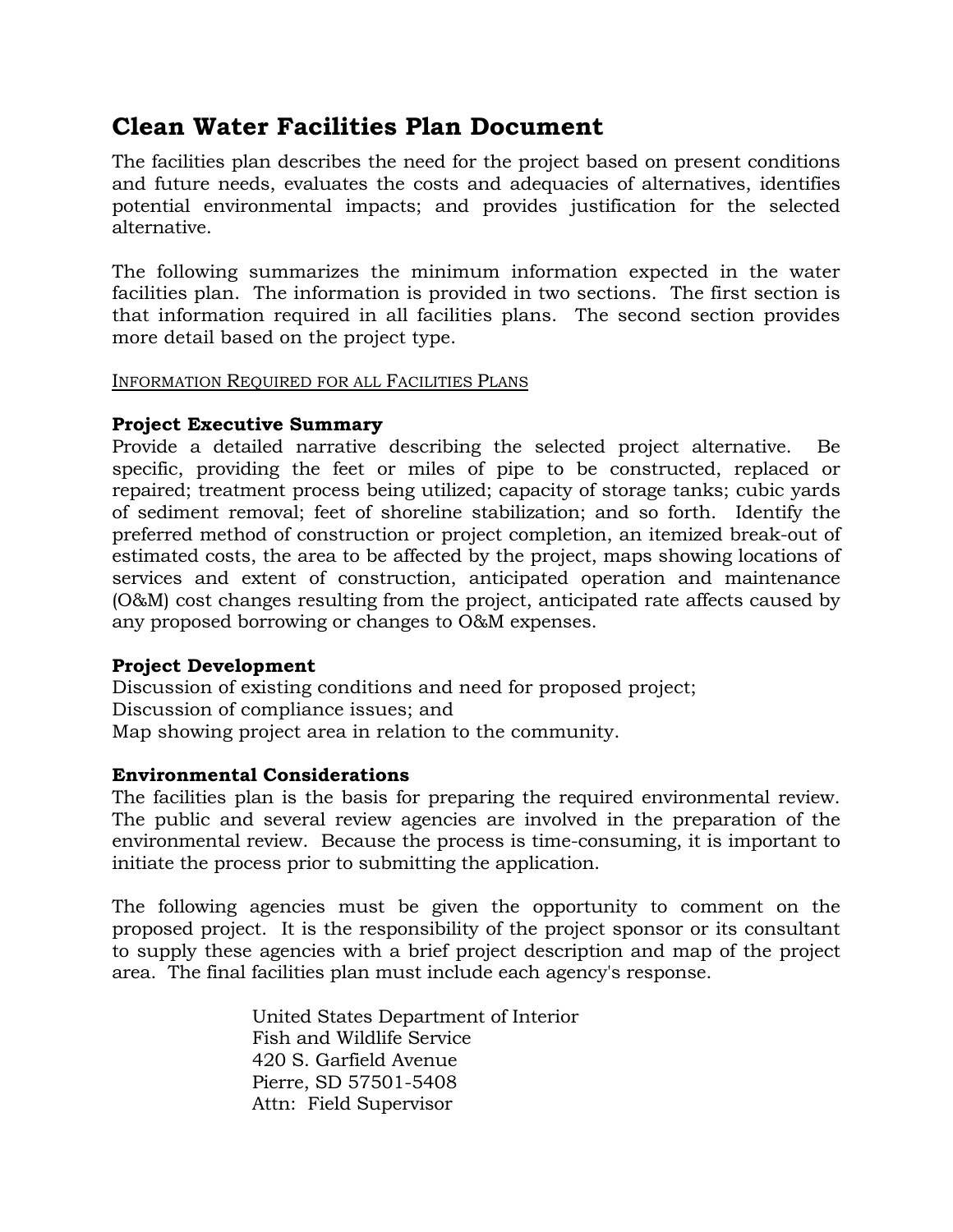South Dakota Dept. of Game, Fish and Parks Division of Wildlife 523 E. Capitol Avenue Pierre, SD 57501-3181 Attn: Interagency Coordinator

United States Department of Agriculture Natural Resources Conservation Service 200 Fourth Street SW Huron, SD 57350-2475 Attn: State Soil Scientist

U.S. Army Corps of Engineers, Omaha District Planning Division Attention: CENWO-PMA-C 1616 Capitol Ave. Omaha, NE 68102-4901

Solicitations for comments regarding cultural resources effects must be submitted to the Department of Environment and Natural Resources where a determination will be made on the effect the project may have on cultural resources. This determination of effect will be forwarded to the State Historical Preservation Office, which will then have 30 days to provide comments.

Information to submit for cultural resources effects review:

- Completed Cultural Resources Effects Assessment Summary form (next page);
- Archaeological survey for any project, or a portion of a project, where construction will occur in an undisturbed area, which includes pasture and tilled crop land; and
- Database search of Historic Register if an archaeological survey was not required or if the report does not identify the presence or absence of historic properties within the project area. The database search is available at www.nr.nps.gov; and

In addition, the following shall be addressed in the environment section.

- Narrative discussion of environmental impacts;
- Approved mitigation plans for addressing any adverse effects identified by the review agencies.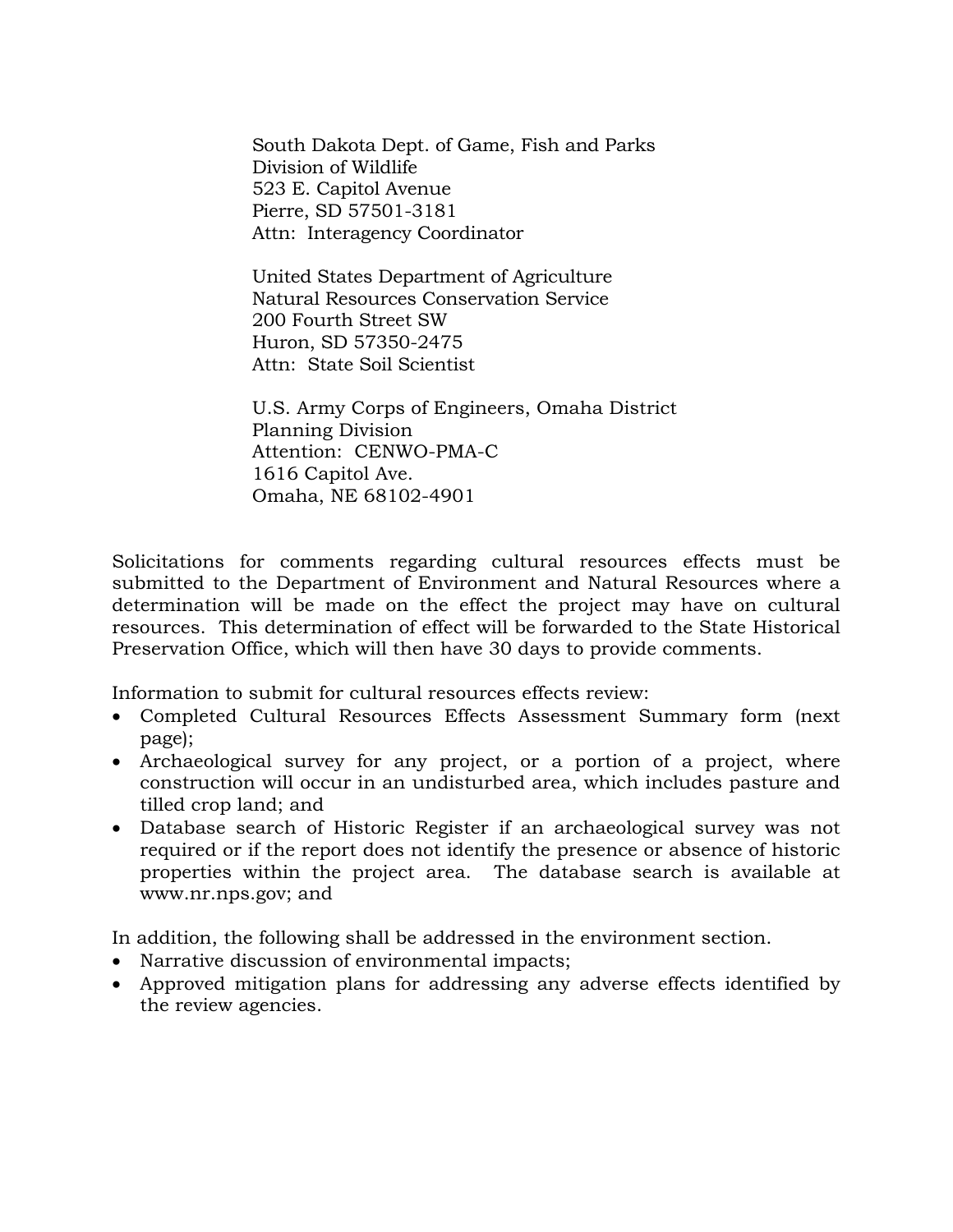# **CULTURAL RESOURCES EFFECTS ASSESSMENT SUMMARY**

|                                                            | Telephone Number                                                                                                                                                                                                                                                                                                                 |
|------------------------------------------------------------|----------------------------------------------------------------------------------------------------------------------------------------------------------------------------------------------------------------------------------------------------------------------------------------------------------------------------------|
|                                                            |                                                                                                                                                                                                                                                                                                                                  |
|                                                            |                                                                                                                                                                                                                                                                                                                                  |
|                                                            |                                                                                                                                                                                                                                                                                                                                  |
|                                                            |                                                                                                                                                                                                                                                                                                                                  |
|                                                            |                                                                                                                                                                                                                                                                                                                                  |
|                                                            |                                                                                                                                                                                                                                                                                                                                  |
|                                                            | For projects that involve new construction on vacant land please include information as to what<br>previously occupied the site and whether that site has any known historic or archaeological significance.                                                                                                                     |
|                                                            | Please describe below or attach information supporting the determination of effect.                                                                                                                                                                                                                                              |
|                                                            | A map showing the project location is required. Drawings or photographs may also be helpful.                                                                                                                                                                                                                                     |
|                                                            | Please indicate the effect the project will have on cultural resources based on the review performed:                                                                                                                                                                                                                            |
|                                                            | No Historic Properties Affected: There are no historic properties present or the undertaking will not affect<br>any properties eligible for or listed in the National Register of Historic Preservation.                                                                                                                         |
|                                                            | No Adverse Effect: This property is listed in or eligible for the National Register of Historic Places. This<br>project will have no adverse effect upon the historic significance of the property because the proposed undertaking<br>meets the Secretary of the Interior's Standards for the Treatment of Historic Properties. |
| mitigation measures that may minimize the adverse effect.) | Adverse Effect: This property is listed in or eligible for eligible for the National Register of Historic<br>Places. This project will have an adverse effect upon the historic significance of the property. (Attach proposed                                                                                                   |
| Prepared by:                                               | Date                                                                                                                                                                                                                                                                                                                             |

#### **DETERMINATION OF EFFECTS**

I have reviewed the project description and the information provided concerning historical and cultural effects of this project. Based on that review, the Department of Environment and Natural Resources concurs with the applicant's determination of the effects that the construction of this project will have on historical or cultural resources. Additionally, if historical or cultural resources are discovered during project construction, the contractor is required to cease construction and notify the State Historical Preservation Officer.

Approved by: <u>Date</u>

SD Department of Environment and Natural Resources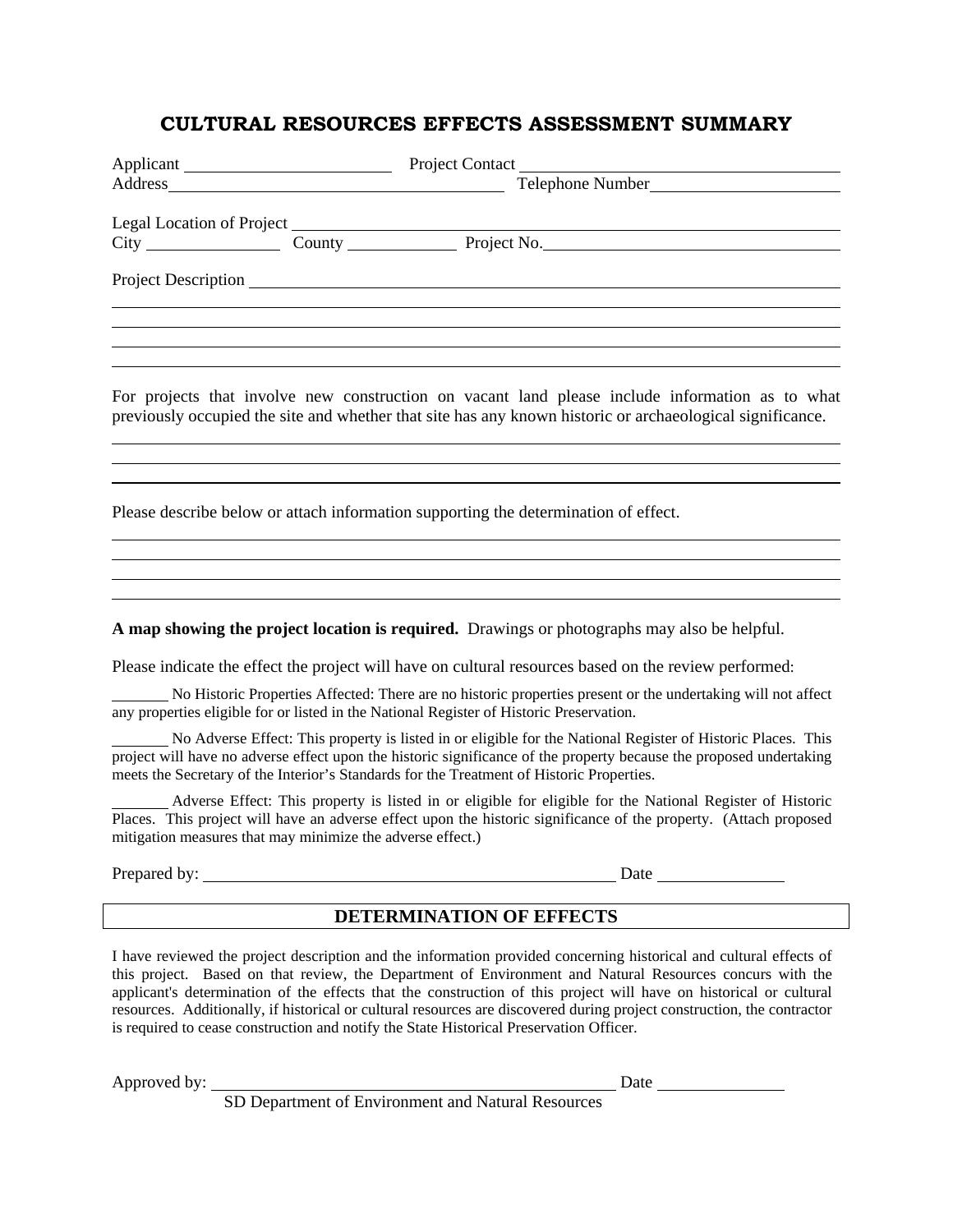## **Alternative Development and Selection**

- A narrative discussion of appropriate alternatives to include the no action alternative;
- Unit cost breakdowns and present worth or uniform annual cost evaluations for each feasible alternative;
- Narrative discussion justifying the alternative selected;
- Proposed financing of selected alternative and the impact to user fees;
- Discussion of further activities or requirements needed for project development, i.e. conditional use permits, soil borings or groundwater investigations, New Surface Water Discharge Permits, Corps of Engineers 404 permits, and land/easement acquisition and schedule identifying project milestones.

## **Cost Effectiveness Analysis**

The Water Resources Reform and Development Act of 2014 requires Clean Water State Revolving Fund recipients to conduct a cost effectiveness analysis. The Act requires that a cost effectiveness analysis involve, at a minimum:

- The study and evaluation of the cost and effectiveness of the processes, materials, techniques, and technologies for carrying out the proposed project or activity for which assistance is sought under this title; and
- The selection, to the maximum extent practicable, of a project or activity that maximizes the potential for efficient water use, reuse, recapture, and conservation, and energy conservation, taking into account -
	- o The cost of constructing the project or activity;
	- o The cost of operating and maintaining the project or activity over the life of the project or activity; and
	- o The cost of replacing the project or activity.

# **Public Participation**

The facilities planning process requires public participation. The applicant must hold a public hearing to discuss the project, the proposed financing and subsequent effects on the system users. A "Notice of Public Hearing" must be published in an appropriate legal newspaper at least 10 days prior to the hearing. A copy of the affidavit of publication must be submitted as part of the final Facilities Plan. Other notification methods may be used with prior approval by the department. A sample Notice can be found on the following page.

At minimum, the following items shall be addressed at the public hearing:

- The need for the project;
- All alternatives that were evaluated, including the cost of each;
- A description of the proposed project;
- The proposed financing for the project;
- The amount of SRF loan expected to be borrowed;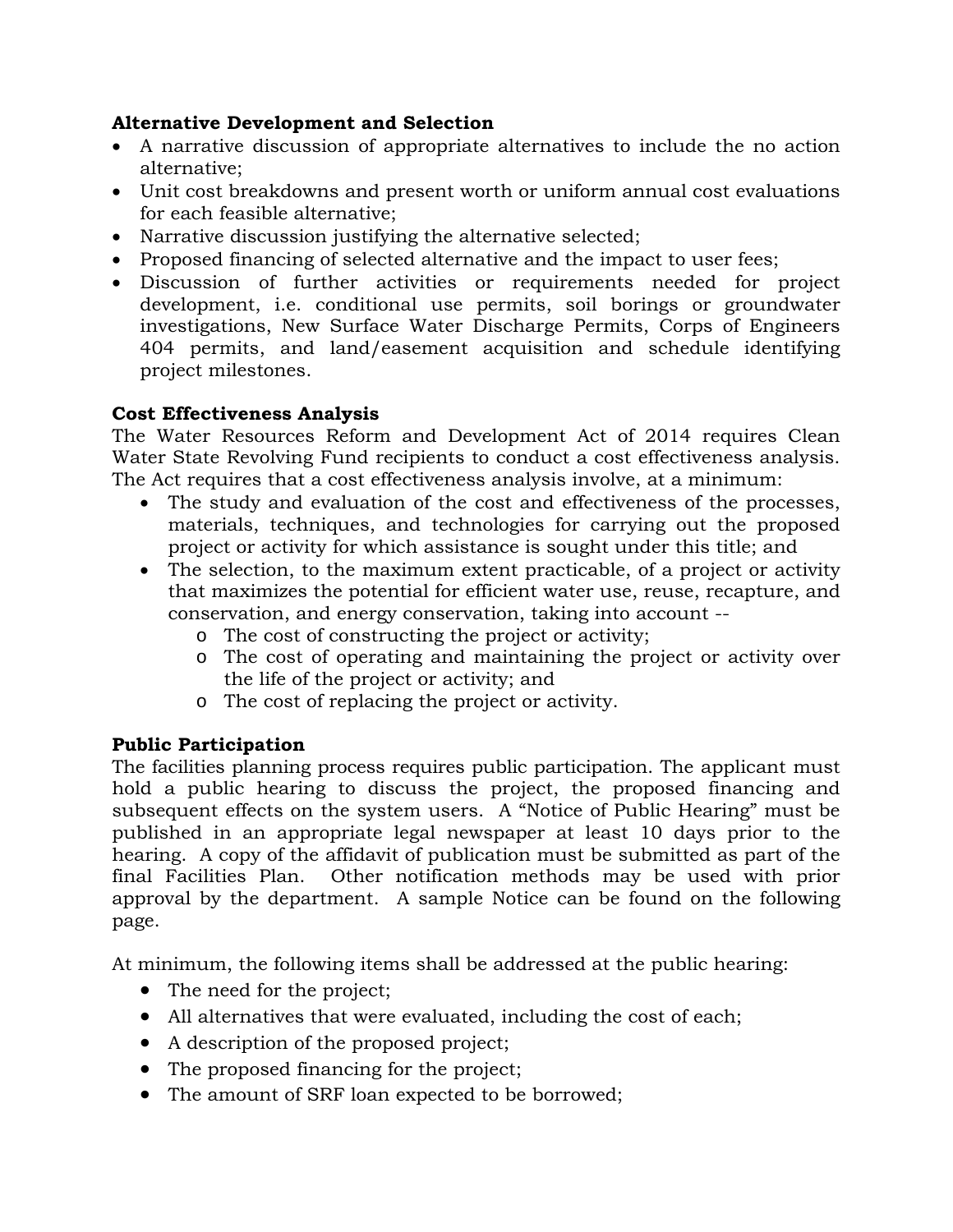- The revenue source pledged for repayment;
- The interest rate and term of the loan; and
- The effect of the proposed financing on user rates.

Minutes must be kept at the public hearing and should include a summary of the comments received on the proposed project and a narrative discussion of steps taken to resolve issues identified in the public hearing. A copy of the minutes must be submitted as part of the final Facilities Plan.

### **NOTICE OF PUBLIC HEARING**  for the **WATER PROJECT**

The {city, town, district} is seeking \$XXX,XXX of funding from the Board of Water and Natural Resources for {briefly describe project}. The funds could be either a grant from the state Consolidated Water Facilities Construction Program or a loan from the Clean Water State Revolving Fund (SRF) Program. The Clean Water SRF loan terms are  $\_\%$  for  $\_\_$  years, and the Board of Water and Natural Resources may forgive all or a portion of loan principal. The amount, source of funds, and terms will be determined by the Board of Water and Natural Resources when the application is presented at a scheduled board meeting. The purpose of the public hearing is to discuss the proposed project, the proposed financing, and the source of repayment for the loan. The public is invited to attend and comment on the project.

The public hearing will be held at {location} on {date} at {time}.

After a complete facility plan is received, the department will issue an environmental review to the applicant to publish in a local newspaper. The Board of Water and Natural Resources will not close a loan until after publication of the environmental review.

### INFORMATION REQUIRED BASED ON PROJECT TYPE

# **Rehabilitation of Existing Wastewater Collection or Storm Water Systems**

- A narrative description of the system to include age, present condition, problems occurring within the system, and known infiltration/inflow (I/I);
- A map or maps of the project area that shows the following:
	- Existing and proposed pipe type and size;
	- Any historic properties identified within the project area; and
	- Floodplains if the project involves a lift station;
- Alternatives to consider: no-action, trenchless technology, and open trench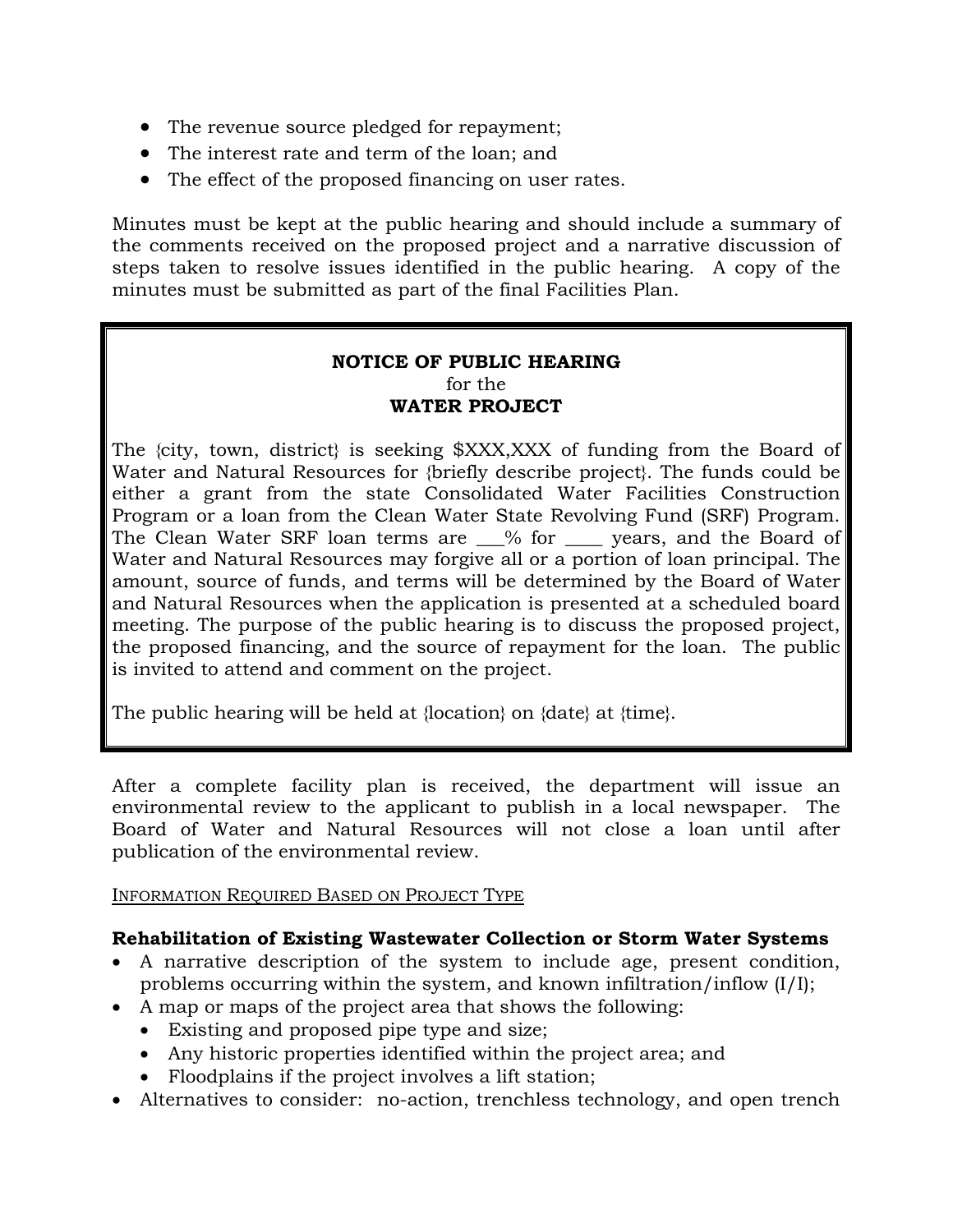construction: and

- If I/I studies have been undertaken, the following items must be included:
	- A detailed explanation of the methods used to determine the locations and extent of I/I; and
	- A summary of the findings to include specific areas discovered to have I/I and the extent of I/I in each area.

# **New Wastewater Collection Lines or Interceptor or Storm Sewers**

- Discussion of the ability of the existing wastewater infrastructure (treatment facilities, lift stations, and downstream mains) to accommodate the new flows:
- A map or maps of the project area that show the following:
	- Proposed project route;
	- Wetlands;
	- Any historic properties identified within the project area; and
	- Floodplains;
- Discussion of the ability of the existing infrastructure to accommodate the new flows;
- Discussion of the indirect and cumulative impacts that will result from the project, with emphasis on wetlands, historic properties, endangered species habitat, and floodplain development within the area of impact, and mitigation efforts to address any identified impacts; and
- Alternatives to consider: no-action.

# **Wastewater Treatment**

- Narrative describing the existing facility and a map of its location;
- Evidence of consultation from the DENR Surface Water Quality program regarding potential stream reclassifications, change in permit conditions, or other items that may result in increased treatment requirements;
- All data, records, and technical information used for the basis of the design;
- Design calculations for each feasible alternative (this may be omitted for extensive mechanical treatment options);
- A map or maps for each alternative that show the following:
	- Wetlands;
	- Any historic properties identified within the project area;
	- Floodplains;
	- Airports;
	- All residences, commercial or business development, and water supplies within one-half mile of proposed lagoon, artificial wetland, or land application systems; and
	- Projects involving effluent irrigation or land application of bio-solids will require additional siting information.
- Supplemental information regarding the construction features and static water levels for each well located within one-fourth mile of proposed lagoon